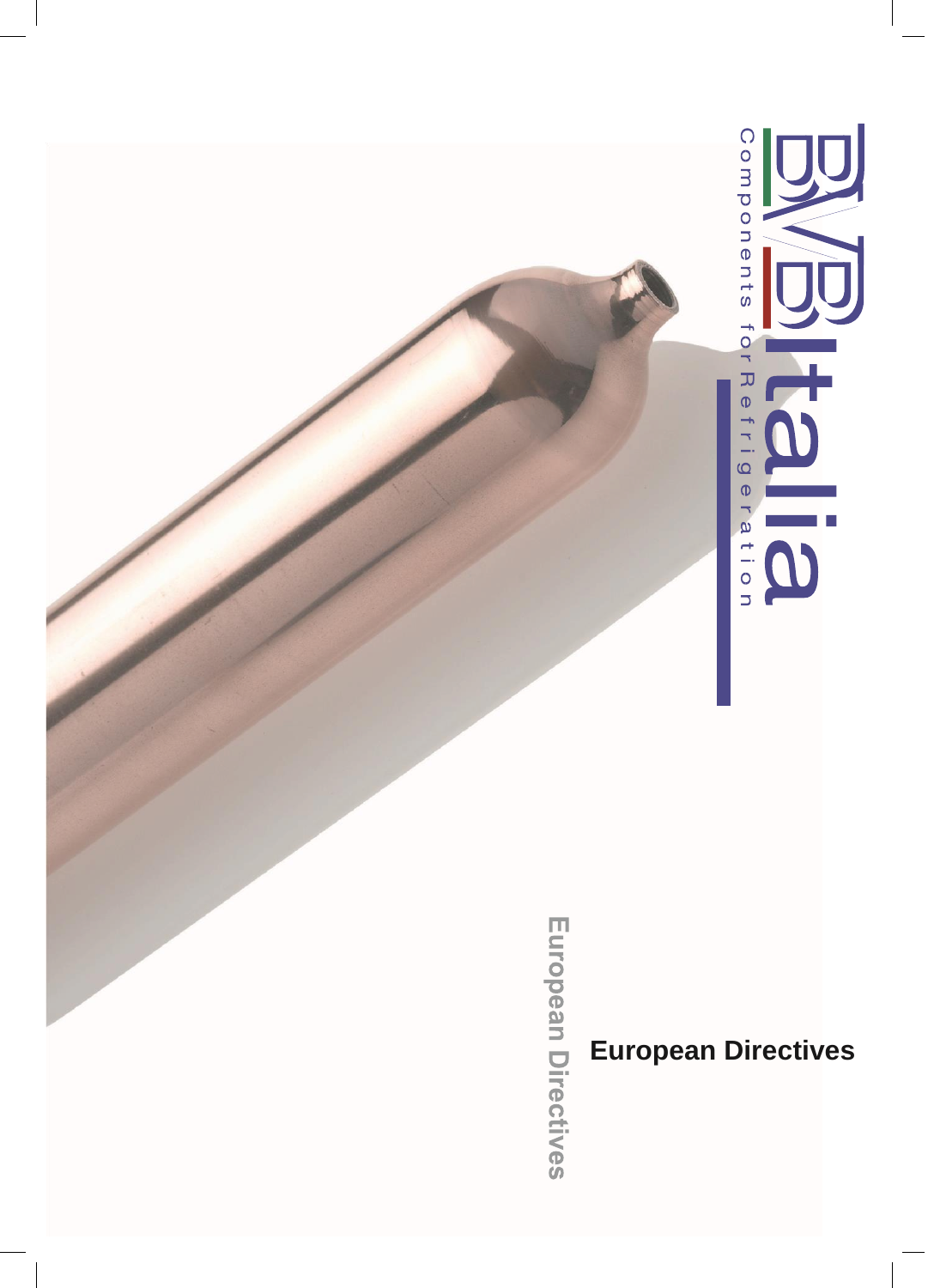

## **FIELD OF APPLICATION IN ACCORDANCE WITH EUROPEAN DIRECTIVES APPLICATION DIRECTIVE 2011/65/UE OF THE EUROPEAN PARLIAMENT ON THE RESTRICTION OF US OF CERTAIN HAZARDOUS SUBSTANCES IN ELECTRICAL AND ELECTRONIC EQUIPMENT**

The Directive, better known as RoHS Directive 2 or RoHS-recast (Restriction of Hazardous Substances), aims to prohibit or restrict the use of certain hazardous substances in electrical and electronic equipment and to monitor the recovery and ecologically correct disposal of their waste. The provisions of the RoHS 2 find application in EEE (Electrical and Electronic Equipment) qhich falls under the categories  $1,2,3,4,5,6,7,10$  and  $11 -$  all listed in Annex 1 of the same directive. The equipment belonging to Category 1 – 'Large appliances' and 1.10 'Vending Machines' are detailed in Annex 2, in which there are, amongst other things:

- Large refrigeration equipment
- **Freezers**
- **Refrigerators**
- Equipment for packaging
- Distributors of hot and cold drinks, bottles and cans
- Large appliances for the refrigeration, conservation and the deposit of food.
- Equipment for ventilation and extraction of air and air-conditioning.

Article 4 of the RoHS 2 stipulates that the EEE placed onto the market, does not contain any of the substances listed in Annex 2 and those are:

| $\cdot$ | Lead                          | $(0.1\%)$  |
|---------|-------------------------------|------------|
| $\cdot$ | Mercury                       | $(0.1\%)$  |
|         | Cadmium                       | $(0.01\%)$ |
| $\cdot$ | Hexavalent Chromium           | $(0.1\%)$  |
| ٠       | Polybrominated biphenyls      | $(0.1\%)$  |
| ٠       | Polybrominated diphenyl ether | $(0.1\%)$  |

Annex 3 provides various exemptions on restrictions on the use indicate din Article 4, some of which are of particular interest to the refrigeration industry:

Lead as an alloying element in steel containing up to 0.35% lead by weight, aluminium containing up to 0.4% lead by weight and copper alloys containing up to 4% lead by weight.

Hexavalent Chromium as an anti corrosion agent in cooling systems of carbon steel in absorption refrigerators.

**GS S.r.l.** , in conjunction with their suppliers, has initiated a careful investigation in order to identify the presence or absence of the dangerous substances mentioned above both in the products themselves and in their production processes.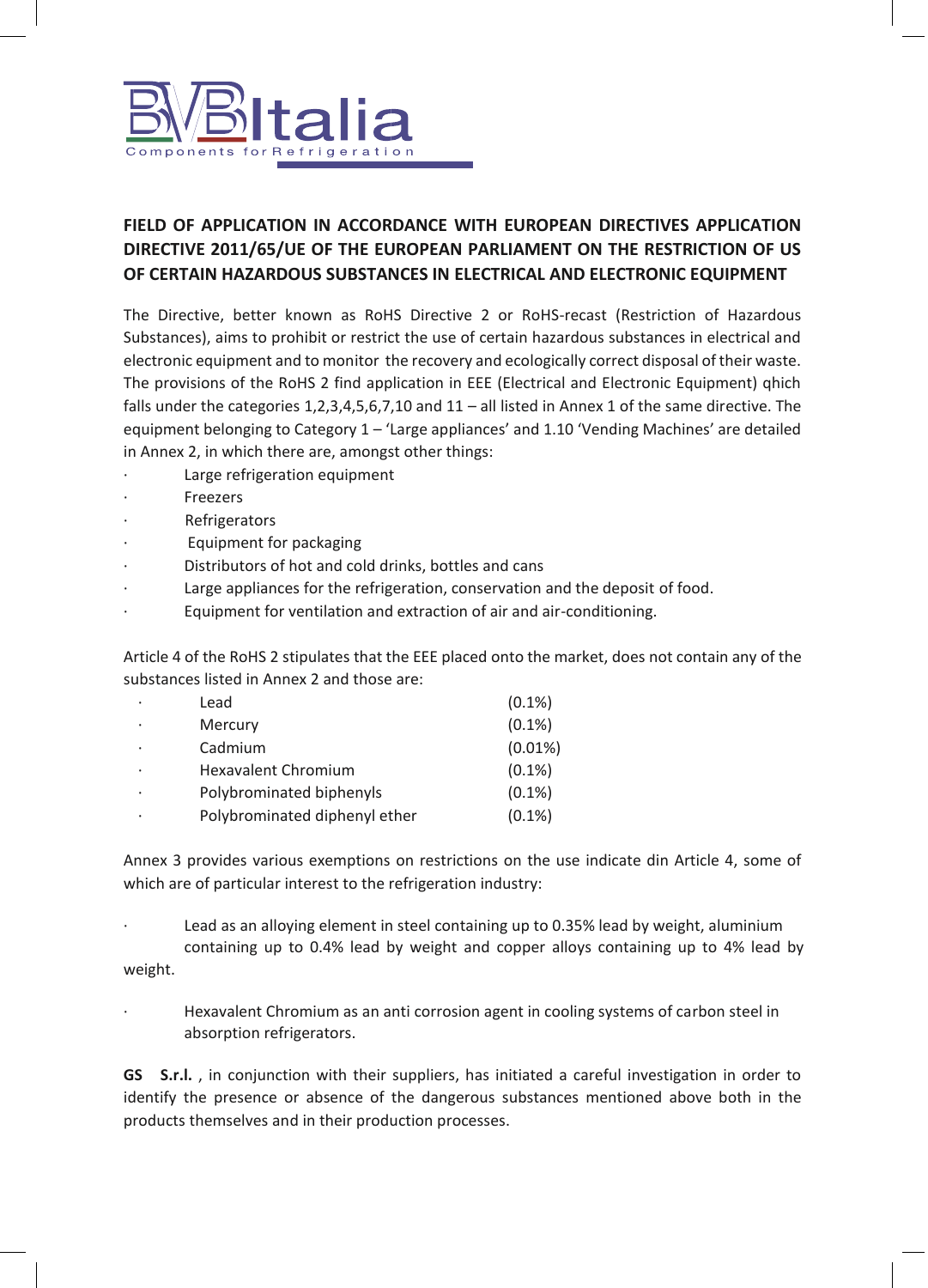

At the end of this process, which began with the transposition of the Directive by the Italian State (Decree no.93 of 25/02/2000), **GS S.r.l.** is able to declare that all the products that it supplies to its customers, are in accordance with the restrictions of the use of certain dangerous substances as defined in Directive 2001/65/UE.

At the end of this process, which began with the transposition of the Directive by the Italian State (Decree no.93 of 25/02/2000), **GS S.r.l.** is able to declare that all the products that it supplies to its customers, are in accordance with the restrictions of the use of certain dangerous substances as defined in Directive 2001/65/UE.

Specifically, the products of **GS S.r.l.:**

- 1. Do not contain mercury, cadmium, hexavalent chromium, polybrominated biphenyls and polybrominated diphenyl ether.
- 2. Contain lead as an alloying element in steel, in the aluminium and copper alloys within the limits of acceptability provided in Annex 3 of the RoHS Directive 2.

**GS S.r.l.** also informs that all products supplied to its customers as components used in EEE, must not:

- Be CE marked as required in Article 15 of the Directive 2011/65/UE
- Be accompanied by a declaration of conformity according to Annex 6 of the Directive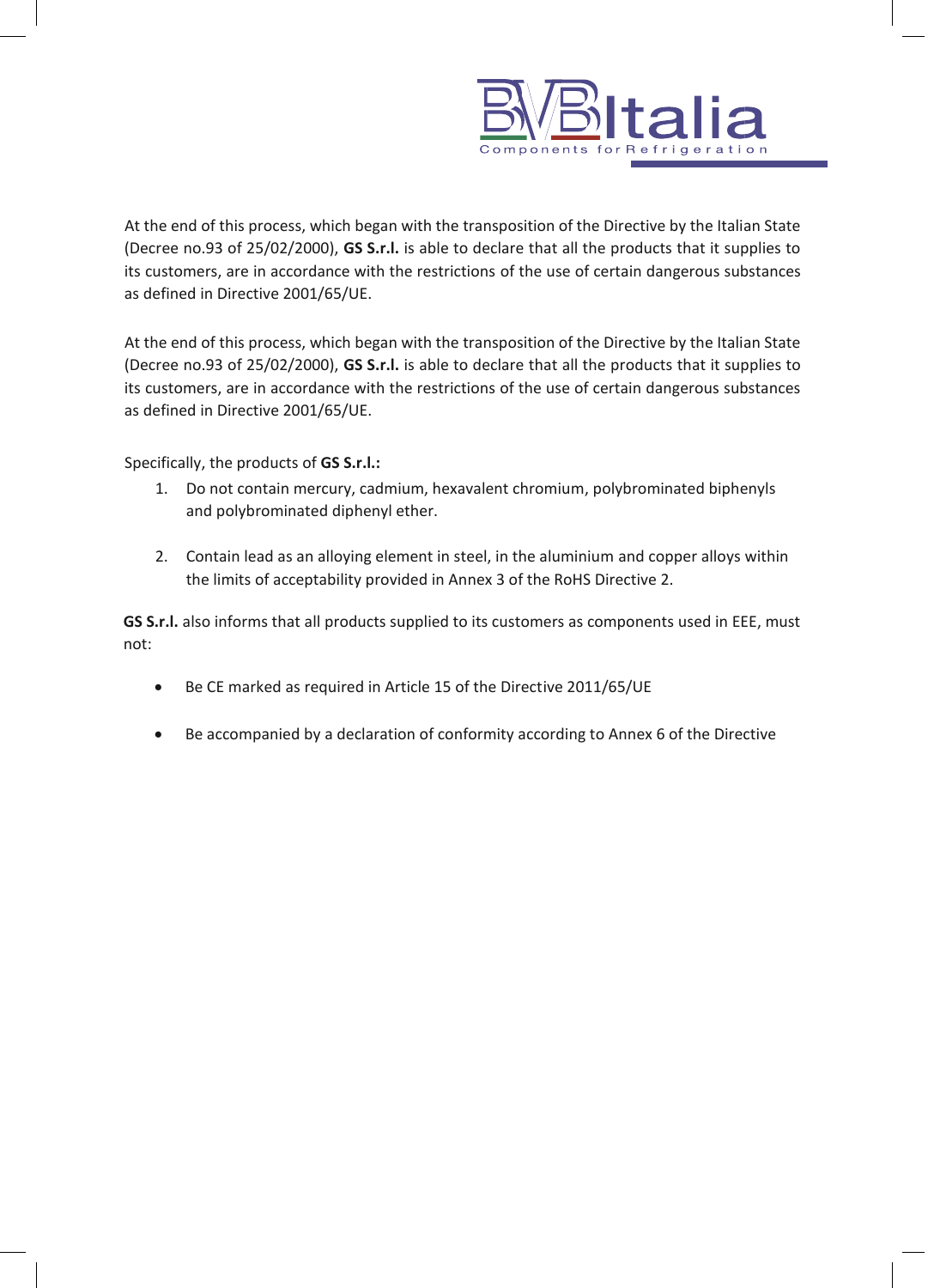

## **APPLICATION OF THE REGULATION 1907/2006/CE OF THE EUROPEAN PARLIAMENT CONCERNING THE REGISTRATION, EVALUATION, AUTHORISATION AND RESTRICTION OF CHEMICAL SUBSTANCES**

The European regulation 1907/2006/CE, better known by the acronym REACH (Registration, Evaluation, Authorisation of Chemicals), sets out the mandatory nature of the registration, evaluation, authorization and restriction of chemicals.

This regulation requires pre-registration and registration of chemical substances produced in or imported into Europe at the European agency for chemical substances. (European Chemicals Agency – ECHA).

**GS S.r.l.** , in accordance with the REACH regulations from its entry into force on the 1st June, 2007, introduced a series of in depth checks into the content and purpose of the new legislation with the purpose of defining specific roles in the supply chain and any obligations which it would have to fulfill.

Because **GS S.r.l.** is not a 'manufacturer' or an 'importer' of chemicals, it is not required to comply with the obligations of pre-registration and/or registration.

Moreover, not being a 'manufacturer' or an 'importer' of chemical preparations, it is not obliged to give information to its customers on the registration of substances contained in its products or safety information.

Finally, **GS S.r.l.** , not being a 'manufacturer' or an 'importer' of articles that release substances under normal or reasonably foreseeable conditions of use (Art. 7.1 REACH) is not required to comply with the obligations of pre-registration and/or registration.

**GS S.r.l.**, as far as their own suppliers are concerned, as a 'downstream user' of preparations, substances and items used in their production processes, has instigated a specific action with all their suppliers to collect all relevant information to check:

- that they are aware of the content and the aims of the REACH regulations.
- That they are able to fulfill their obligations within the scope of their competence
- continuity of supplies for the future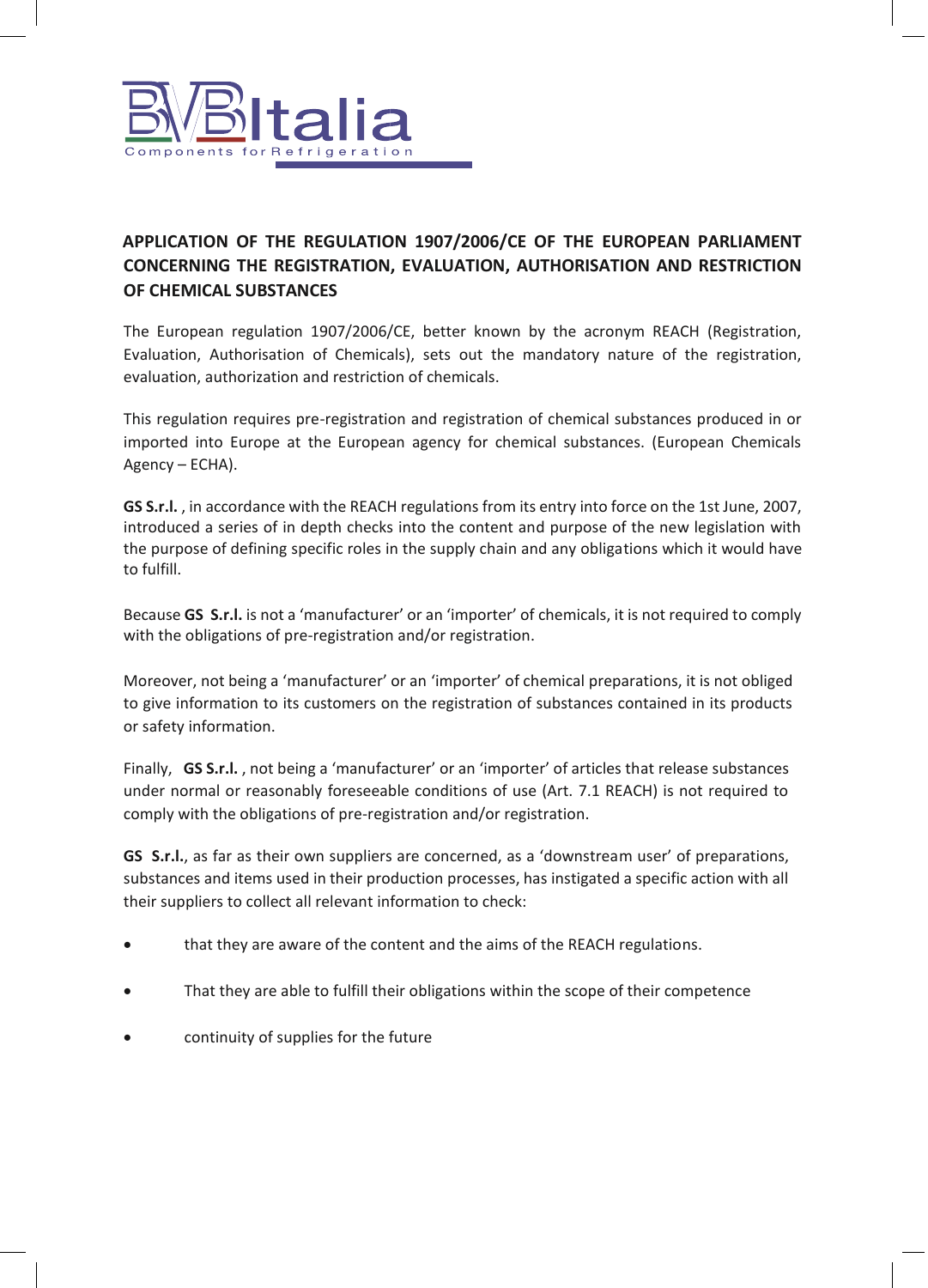

**GS S.r.l.** , as a 'manufacturer' and conscious of its responsibility to its customers, is committed to constant vigilance of the points mentioned and the need to verify that its products:

- should not be used in a manner inconsistent with the restriction of substances as set out in Annex XV11 and envisaged by Article 67 of REACH.
- do not contain concentrations higher than 0.1% weight of substances of very high concern, better known by the acronym of VERY HIGH CONCERN (SVHC) (Substance of Very High Concern) listed in the Candidate List of Annex XIV and simultaneously fulfill all the conditions listed in Art./.2 REACH.

In the event that such eventualities do occur, **GS S.r.l** undertake sto inform all its customers in a timely manner by giving sufficient information as necessary for safe use as provided for in Art. 33 of REACH.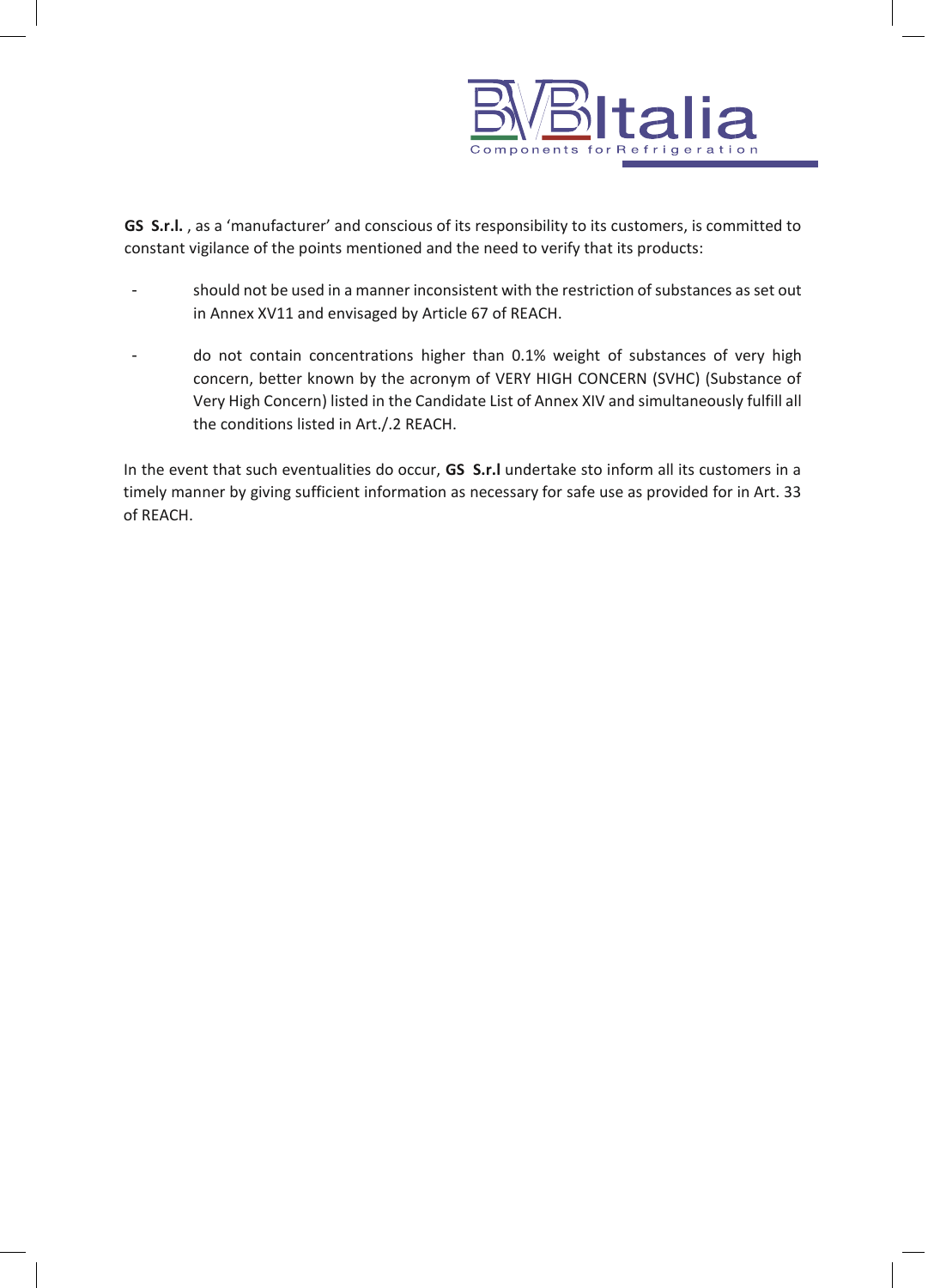

## **APPLICATION OF THE DIRECTIVE 97/23/EC OF THE EUROPEAN PARLIAMENT IN THE FIELD OF PRESSURE EQUIPMENT**

Directive 97/23/EC (PED) applies to the design, manufacture and conformity assessment of pressure equipment and assemblies with a maximum allowable pressure 'PS' of more than 0.5 bar, with the exclusion of cases listed in Art. 1 (3) of the Directive.

The PED has been adopted by the Italian Government by Legislative Decree no. 93 of the  $25<sup>th</sup>$ February, 2000 and entered into force of the 18<sup>th</sup> April, 2000.

The following are some definitions taken from PED:

Pressure Equipment : vessels, piping, safety accessories and pressure accessories.

Pipes: components of pipes for the transport of fluids when connected in order to be installed into a pressure system.

- **Safety Accessories :** devices intended for protection of pressure vessels against exceeding the prescribed limits.

Pressure Accessories : pressure devices having service functions whose constituenbt parts are subject to pressure (solenoids, valves, indicators),

Kits : pressure equipment assembled by a manufacturer to establish a fully integrated and functioning system.

**Maximum allowable pressure (PS)** : maximum pressure for which the equipment is designed and specified by the manufacturer.

- **Temperature minimum/maximum allowable (TS):** Temperature minimum/maximum for which the equipment is designed and specified by the manufacturer.

Volume (V): internal volume of a chamber including the volume of connections to the first connection and excluding the volume of the permanent internal parts.

**Nominal size (DN):** numerical designation of the size which is common to all components of the piping system.

Fluids : gases, liquids and vapours in their pure state and mixtures thereof.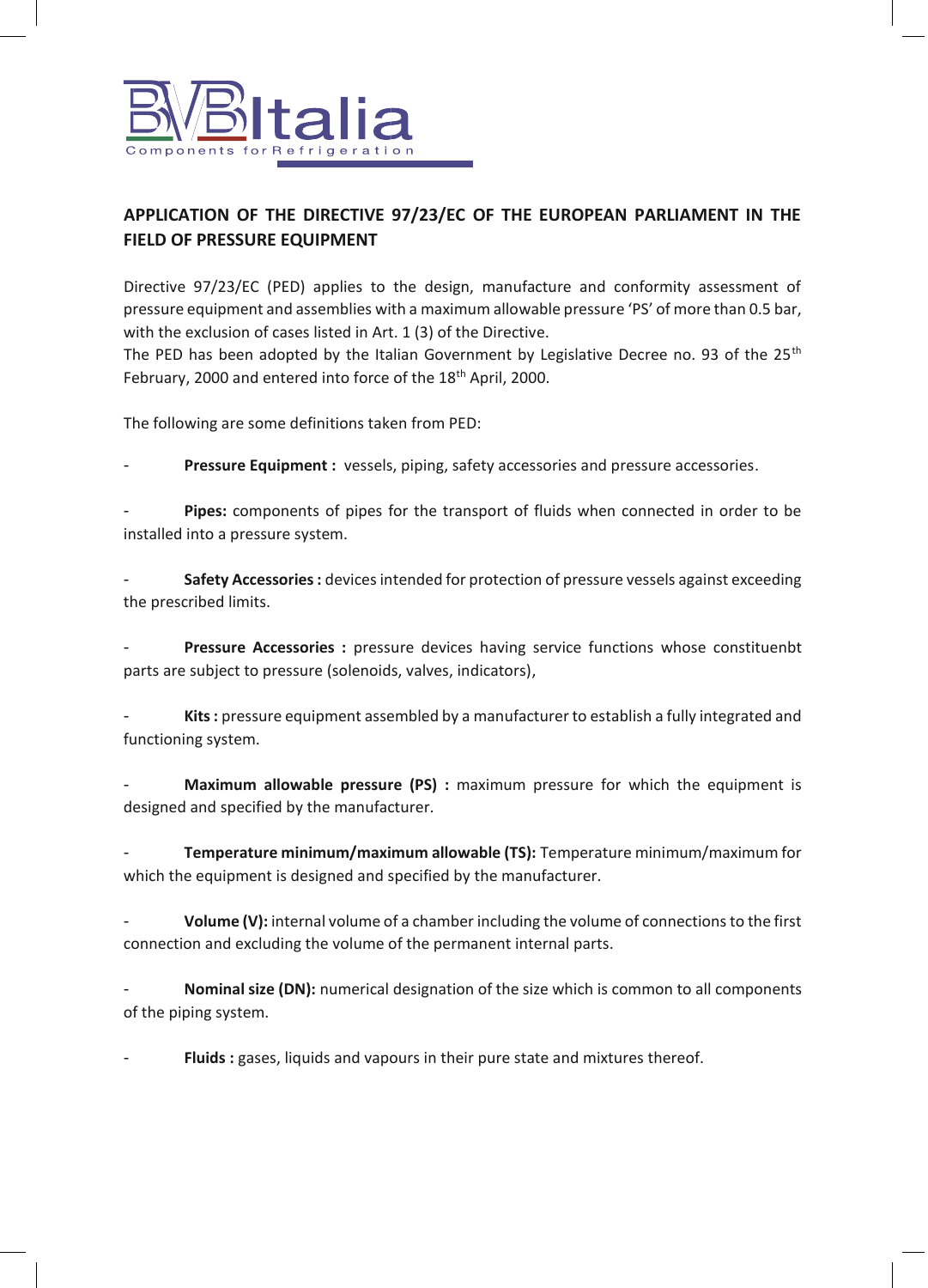

In Art. 3 and Annex II of the Directive, all pressure equipment is classified by category of increasing risk from I to IV as a function of:

- State of fluid content
- Hazard class of the fluid contained
- Type of equipment
- Size and energy potential  $V$ , DN,PS x V, PS x DN

and must comply with the essential safety requirements set out in Annex 1 to Directive PED.

All pressure equipment having characteristics less than or equal to the limits set out in sections 1.1, 1.2 and 1.3 and point 2 of Article 3, are not required to satisfy the essential safety requirements set out in Annex 1 but they must be designed and manufactured in accordance with good practice in use in one of the member States. Such equipment must not bear the CE mark.

Article 9 of the PED Directive classifies fluids, based on their hazard/danger level, into two groupe:

Group 1: includes dangerous fluids that are understood as the substances or preparations as defined in Article 2 of Directive 67/548/EEC of 27<sup>th</sup> June, 1967 and subsequent amendments. The following fluids appear in Group 1:

- ❖ Explosives
- ❖ Extremely fiammable
- ❖ Highly fiammable
- ❖ Fiammable
- ❖ Highly toxic
- ❖ Combustive

Group 2: includes all other fluids not listed in Group 1,

GS S.r.l. declares that the products listed in their catalogue are suitable for use with refrigerant fluids belonging to Group 2, all of which are listed and classified A 1 in Annex E of the specification 3768-1:2008.

It should be pointed out that in the standard mentioned, the following fluids are listed: R12; R22; R134A; R404A; R407C; R410C; R502; R507.